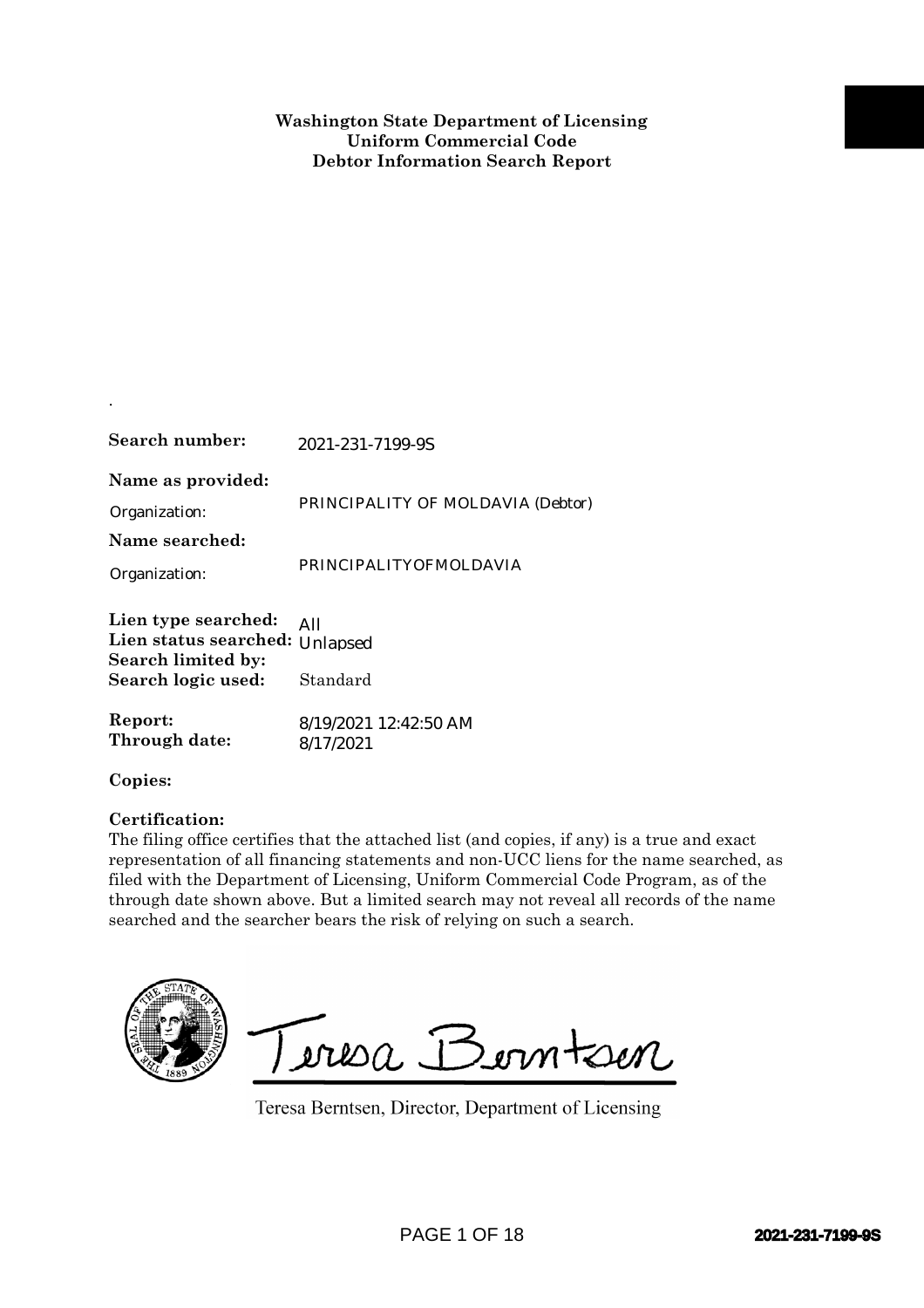| $1$ of $1$ | Lapse date: NONE          | Initial Financing Statement File Number: 2017-318-6392-0<br>Date and time filed: 11/14/2017 2:37:00 AM |
|------------|---------------------------|--------------------------------------------------------------------------------------------------------|
| (D)        | Zayyanid dynasty          |                                                                                                        |
|            | Al geri a,                | DZ                                                                                                     |
| (D)        | King of Dahomey           |                                                                                                        |
|            | Benin,                    | ВJ                                                                                                     |
| (D)        | Kanem Empire              |                                                                                                        |
|            | Chad,                     | TD                                                                                                     |
| (D)        | Kingdom of Baguirmi       |                                                                                                        |
|            | Chad,                     | TD                                                                                                     |
| (D)        | Ouaddai Empire            |                                                                                                        |
|            | Chad,                     | TD                                                                                                     |
| (D)        | Ayyubid dynasty           |                                                                                                        |
|            | Egypt,                    | EG                                                                                                     |
| (D)        | Farouk of Egypt           |                                                                                                        |
|            | Egypt,                    | EG                                                                                                     |
| (D)        | Fatimid Caliphate         |                                                                                                        |
|            | Egypt,                    | EG                                                                                                     |
| (D)        | Kingdom of Egypt          |                                                                                                        |
|            | Egypt,                    | EG                                                                                                     |
| (D)        | Mamluk Sultanate          |                                                                                                        |
|            | Egypt,                    | EG                                                                                                     |
| (D)        | Ptolemaic Kingdom         |                                                                                                        |
|            | Egypt,                    | EG                                                                                                     |
| (D)        | Sultanate of Egypt        |                                                                                                        |
|            | Egypt,                    | EG                                                                                                     |
| (D)        | Crown Council of Ethiopia |                                                                                                        |
|            | Ethi opi a,               | ET                                                                                                     |
| (D)        | Ethiopian Empire          |                                                                                                        |

\_\_\_\_\_\_\_\_\_\_\_\_\_\_\_\_\_\_\_\_\_\_\_\_\_\_\_\_\_\_\_\_\_\_\_\_\_\_\_\_\_\_\_\_\_\_\_\_\_\_\_\_\_\_\_\_\_\_\_\_\_\_\_\_\_\_\_\_\_\_\_\_\_\_\_\_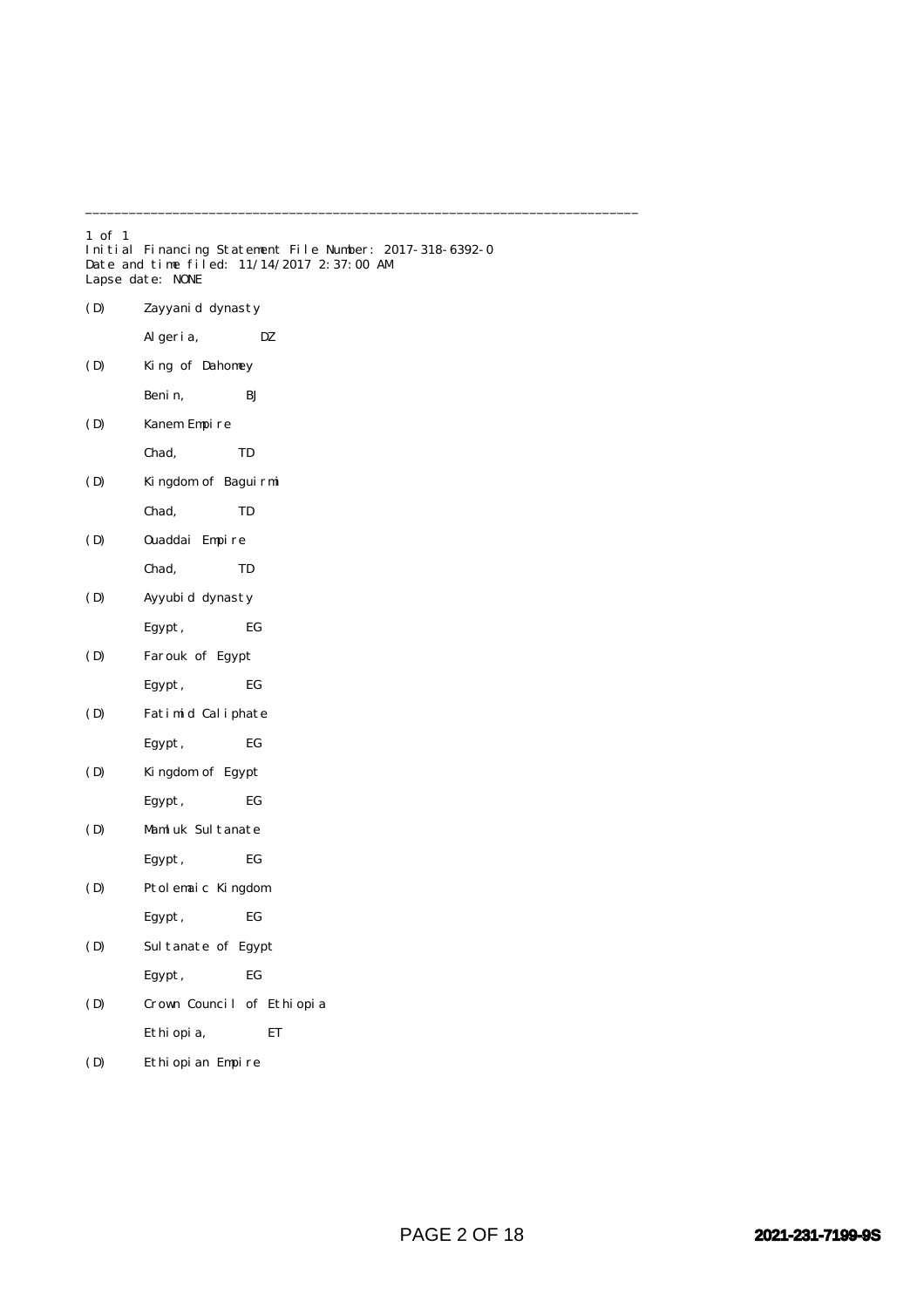| Ethi opi a, | ET                      |    |
|-------------|-------------------------|----|
| (D)         | Emperor of Ethiopia     |    |
|             | Ethi opi a,             | ET |
| (D)         | Haile Selassie I        |    |
|             | Ethi opi a,             | ЕT |
| (D)         | Kebra Nagast            |    |
|             | Ethi opi a,             | ET |
| (D)         | Kingdom of Aksum        |    |
|             | Ethi opi a,             | ET |
| (D)         | Queen of Sheba          |    |
|             | Ethi opi a,             | ET |
| (D)         | Solomonic dynasty       |    |
|             | Ethi opi a,             | ET |
| (D)         | Ashanti Empire          |    |
|             | GH<br>Ghana,            |    |
| (D)         | Merina Kingdom          |    |
|             | Madagascar,             | МG |
| (D)         | Ranaval ona I           |    |
|             | Madagascar,             | МG |
| (D)         | Radama I                |    |
|             | Madagascar,             | МG |
| (D)         | Mali Empire             |    |
|             | Mali,<br>ML             |    |
| (D)         | Songhai Empire          |    |
|             | Mali,<br>ML.            |    |
| (D)         | Wagadou Empire          |    |
|             | Mauritania.             | MR |
| (D)         | Royal family of Morocco |    |
|             | Morocco,                | MA |
| (D)         | Bornu Empire            |    |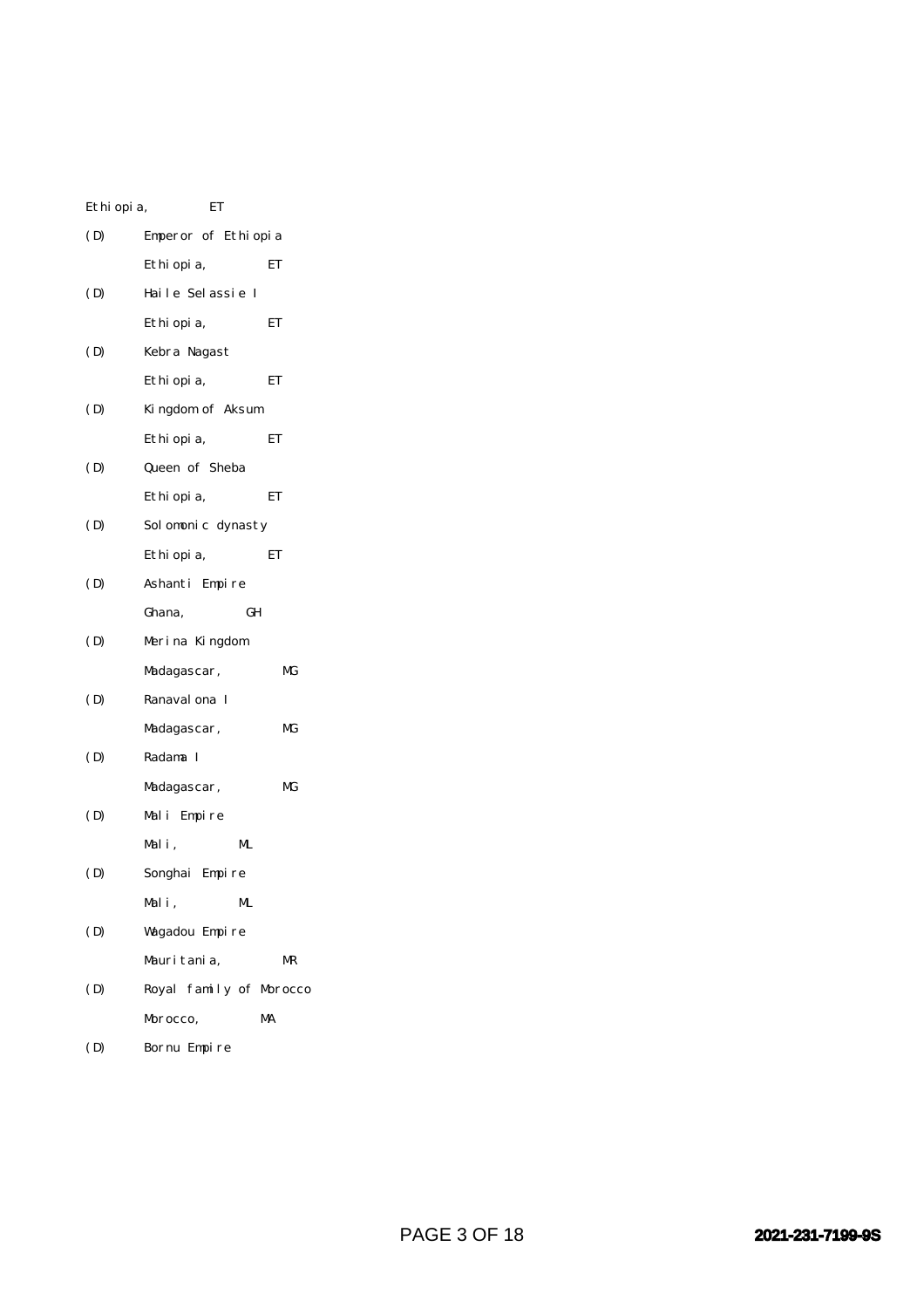| Ni geri a, | NG                                                |
|------------|---------------------------------------------------|
| (D)        | Kanem Empire                                      |
|            | Ni geri a,<br>NG                                  |
| (D)        | 0ba                                               |
|            | NG<br>Ni geri a,                                  |
| (D)        | 0bi                                               |
|            | NG<br>Ni geri a,                                  |
| (D)        | Fulani Empire                                     |
|            | NG<br>Ni geri a,                                  |
| (D)        | Ooduan dynasties of Yorubal and                   |
|            | NG<br>Ni geri a,                                  |
| (D)        | Jol of Empire                                     |
|            | Senegal,<br>SN                                    |
| (D)        | Zulu Kingdom                                      |
|            | ZA<br>South Africa,                               |
| (D)        | Hafsid dynasty                                    |
|            | TN<br>Tuni si a,                                  |
| (D)        | Kingdom of Afghanistan                            |
|            | Afghanistan,<br>AF                                |
| (D)        | Mohammed Zahir Shah, The Last King of Afghanistan |
|            | Afghanistan,<br>AF                                |
| (D)        | House of Wangchuck                                |
|            | Bhutan,<br>BТ                                     |
| (D)        | His Majesty the King of Bhutan                    |
|            | Bhut an,<br>BТ                                    |
| (D)        | Kingdom of Cambodia                               |
|            | Cambodia,<br>KH                                   |
| (D)        | Ming Dynasty                                      |
|            | Chi na,<br>CN                                     |
| (D)        | Qing Dynasty                                      |
|            | Chi na,<br>CN                                     |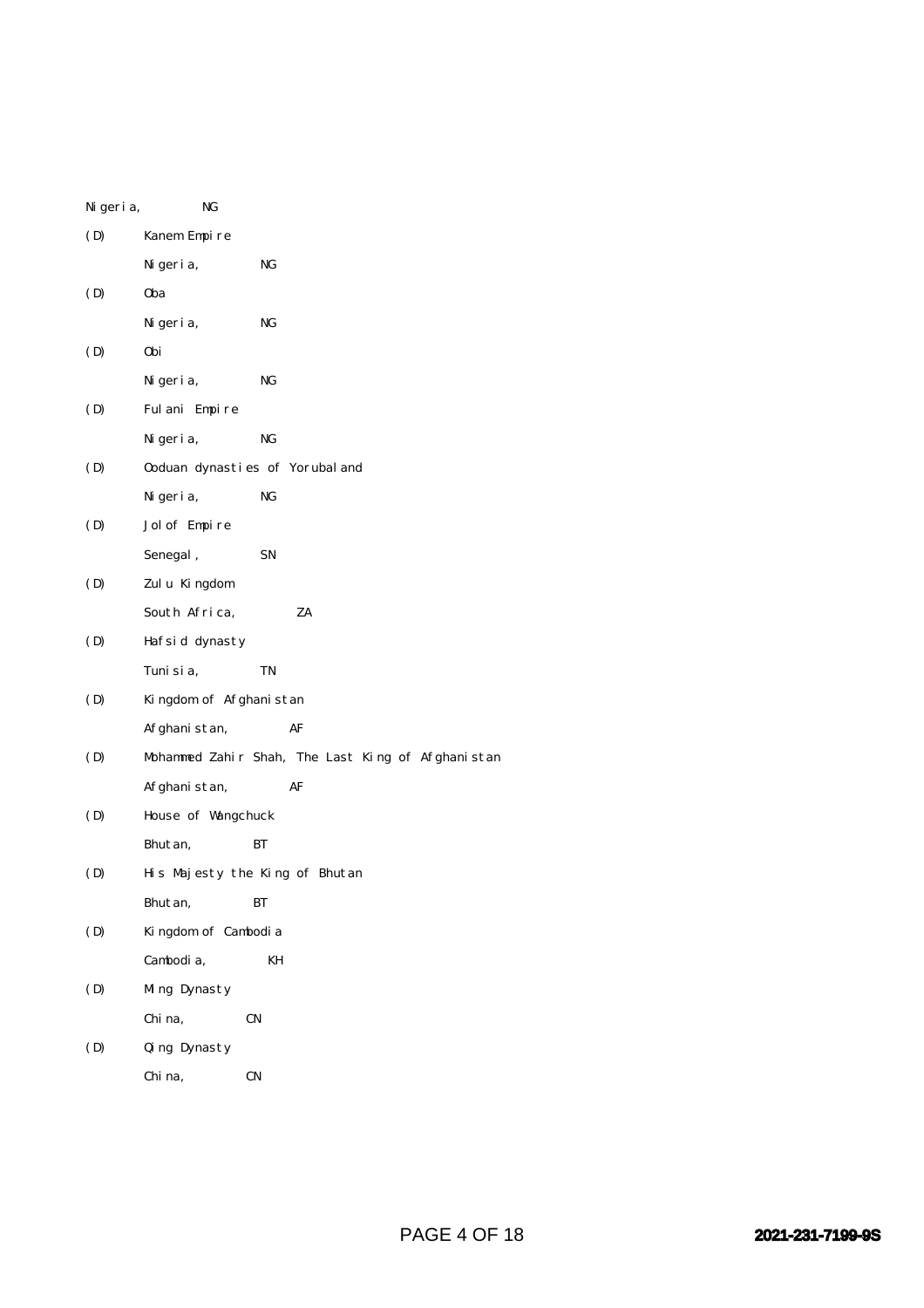| (D) | Davidic line            |                  |  |
|-----|-------------------------|------------------|--|
|     | Israel,                 | IL               |  |
| (D) |                         | Kingdom of Judah |  |
|     | Israel,                 | IL               |  |
| (D) | King Saul               |                  |  |
|     | Israel,                 | IL               |  |
| (D) | King Solomon            |                  |  |
|     | Israel,                 | IL               |  |
| (D) | Tribe of Judah          |                  |  |
|     | Israel,                 | IL               |  |
| (D) | Maurya empire           |                  |  |
|     | India,                  | ΙN               |  |
| (D) | Mughal empire           |                  |  |
|     | India,                  | <b>IN</b>        |  |
| (D) | Chol a dynasty          |                  |  |
|     | India,                  | I N              |  |
| (D) | Kakatiya Kamma dynasty  |                  |  |
|     | India,                  | I N              |  |
| (D) | Musunuri Kamma dynasty  |                  |  |
|     | India,                  | I N              |  |
| (D) | Vij aynagar Empire      |                  |  |
|     | India,                  | I N              |  |
| (D) | Pemmasani Kamma dynasty |                  |  |
|     | Indi a,                 | ΙN               |  |
| (D) |                         | House of Pahlavi |  |
|     | Iran,                   | IR               |  |
| (D) | Qaj ar dynasty          |                  |  |
|     | Iran,                   | IR               |  |
| (D) | Pahl avi dynasty        |                  |  |
|     | I ran.                  | I R              |  |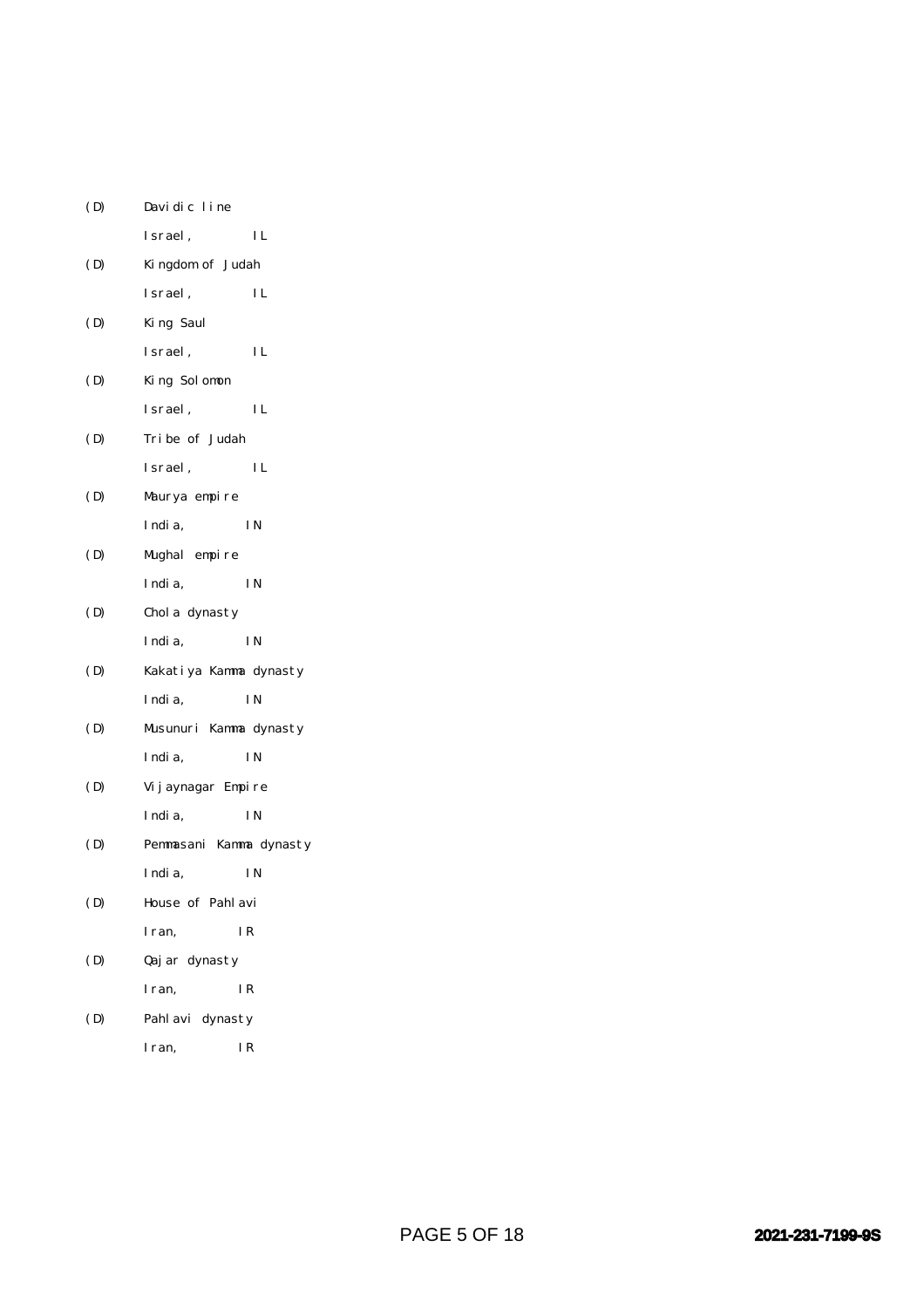(D) Safavid dynasty

Iran, IR

(D) Zand dynasty

Iran, IR

(D) Afsharid dynasty

Iran, IR

(D) Sasanid dynasty

Iran, IR

(D) Arsacid dynasty

Iran, IR

(D) Achaemenid dynasty

Iran, IR

(D) Iraqi Constitutional Monarchy

Iraq, IQ

(D) Kingdom of Iraq (1932–58)

Iraq, IQ

(D) Imperial House of Japan - Also known as the Yamato Dynasty

Japan, JP

(D) Kingdom of Iraq (1932–58)

Jordan, JO

(D) Goguryeo Kingdom

Korea, KP

(D) Baekje Kingdom

Korea, KP

(D) Silla Kingdom

Korea, KP

(D) Unified Silla Kingdom

Korea, KR

(D) Goryeo dynasty

Korea, KR

(D) Joseon dynasty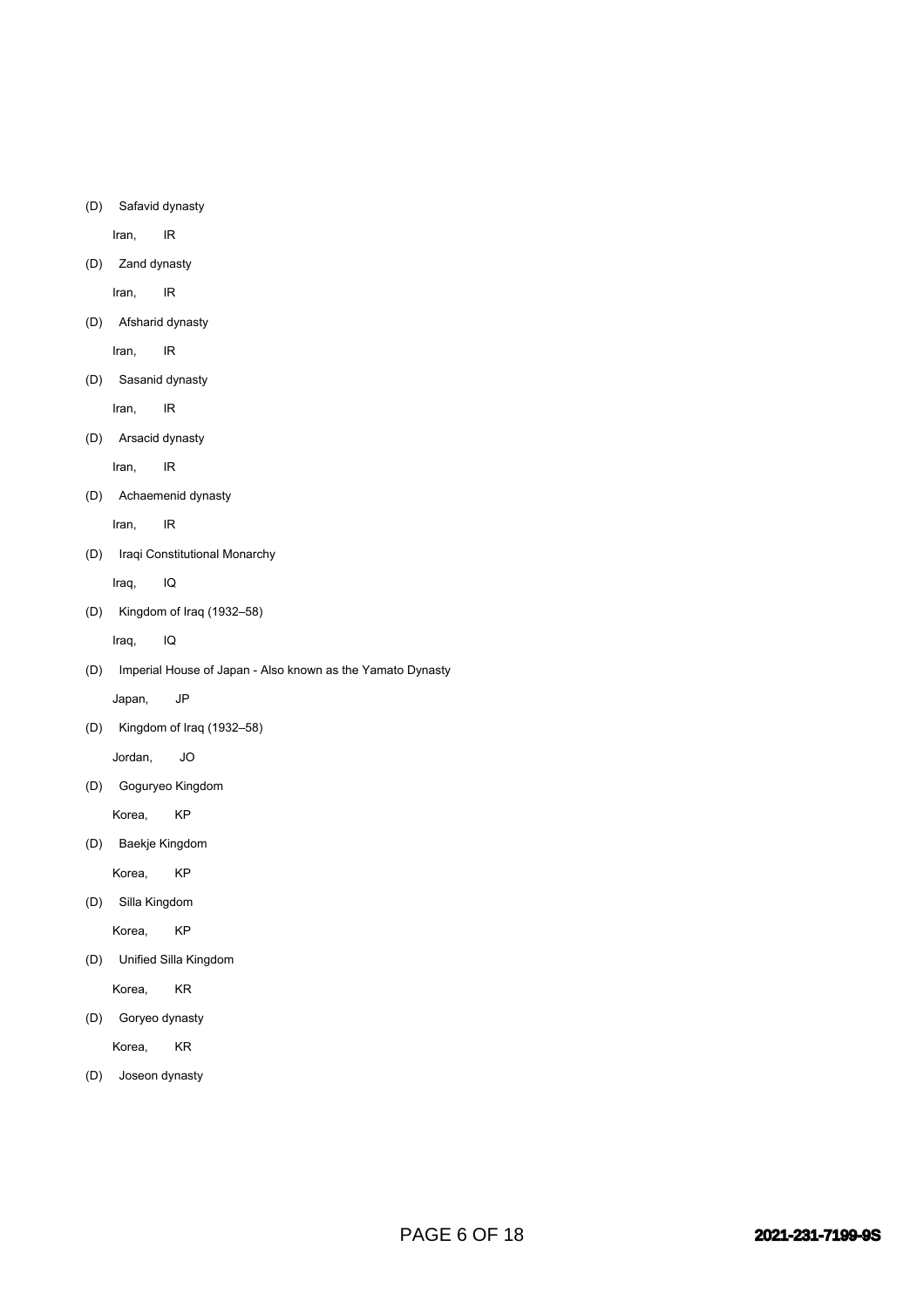| Korea, | KR                                    |
|--------|---------------------------------------|
| (D)    | Korean Empire                         |
|        | KR<br>Korea,                          |
| (D)    | Kingdom of Laos                       |
|        | LA<br>Laos,                           |
| (D)    | Sisavang Vatthana - Last king of Laos |
|        | LA<br>Laos,                           |
| (D)    | Mongol Empire                         |
|        | Mongol i a,<br>MN                     |
| (D)    | Konbaung Dynasty                      |
|        | Myanmar,<br>МM                        |
| (D)    | Thibaw Min - The last King of Burma   |
|        | Myanmar,<br>MМ                        |
| (D)    | Gyanendra of Nepal - King of Nepal    |
|        | <b>NP</b><br>Nepal,                   |
| (D)    | Shah dynasty                          |
|        | Nepal,<br>NP                          |
| (D)    | King of Saudi Arabia                  |
|        | SA<br>Saudi Arabia,                   |
| (D)    | House of Saud                         |
|        | <b>SA</b><br>Saudi Arabia,            |
| (D)    | Monarchy of Thailand                  |
|        | Thai l and,<br>TH                     |
| (D)    | House of Al-Falasi                    |
|        | United Arab Emirates,<br>AE           |
| (D)    | Al Nahyan family                      |
|        | United Arab Emirates,<br>AE           |
| (D)    | Al Qasimi                             |
|        | United Arab Emirates,<br>AE           |
| (D)    | Al Nuaim                              |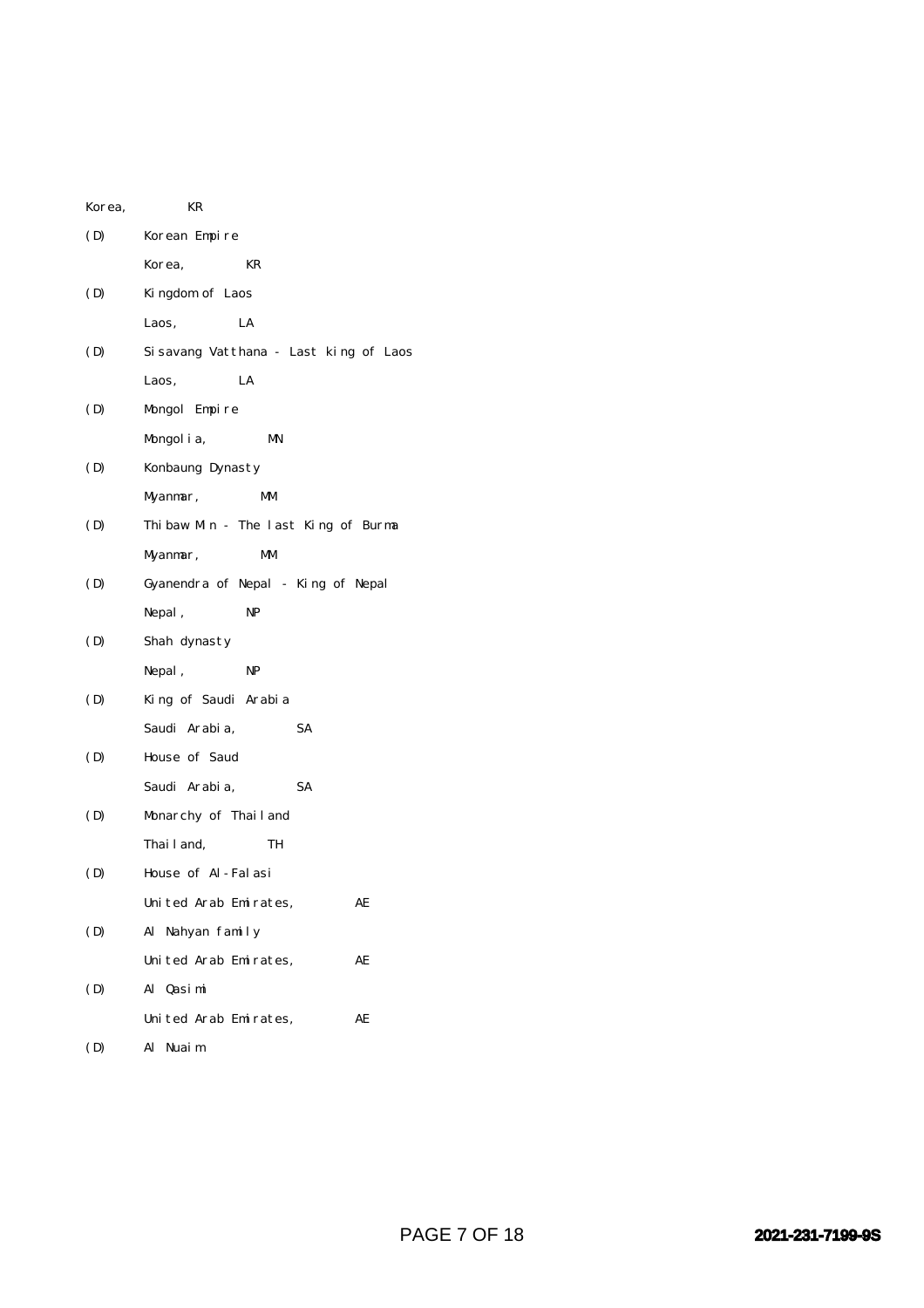|     | United Arab Emirates,         | AE                                  |
|-----|-------------------------------|-------------------------------------|
| (D) | Al Sharqi                     |                                     |
|     | United Arab Emirates,         | AЕ                                  |
| (D) | House of Zogu                 |                                     |
|     | Al bani a,                    | AL                                  |
| (D) | King of Albania               |                                     |
|     | Al bani a,                    | AL                                  |
| (D) | Kingdom of Albania            |                                     |
|     | Al bani a,                    | AL                                  |
| (D) | Leka, Crown Prince of Albania |                                     |
|     | Al bani a,                    | AL                                  |
| (D) |                               | Archduke Franz Ferdinand of Austria |
|     | Austria,                      | AT                                  |
| (D) | Emperor of Austria            |                                     |
|     | Austria,                      | AT                                  |
| (D) | Habsburg Monarchy             |                                     |
|     | Austria,                      | AT                                  |
| (D) | Principality of Minsk         |                                     |
|     | Bel arus,                     | BY                                  |
| (D) | Principality of Minsk         |                                     |
|     | Bel arus,                     | BY                                  |
| (D) | Principality of Polotsk       |                                     |
|     | Bel arus.                     | BY                                  |
| (D) | Principality of Vitebsk       |                                     |
|     | Bel arus,                     | ΒY                                  |
| (D) | Monarchy of Belgium           |                                     |
|     | Belgium,                      | BЕ                                  |
| (D) | First Bulgarian Empire        |                                     |
|     | Bulgaria,                     | BG                                  |
| (D) | Second Bulgarian Empire       |                                     |
|     | Bulgaria,                     | ВG                                  |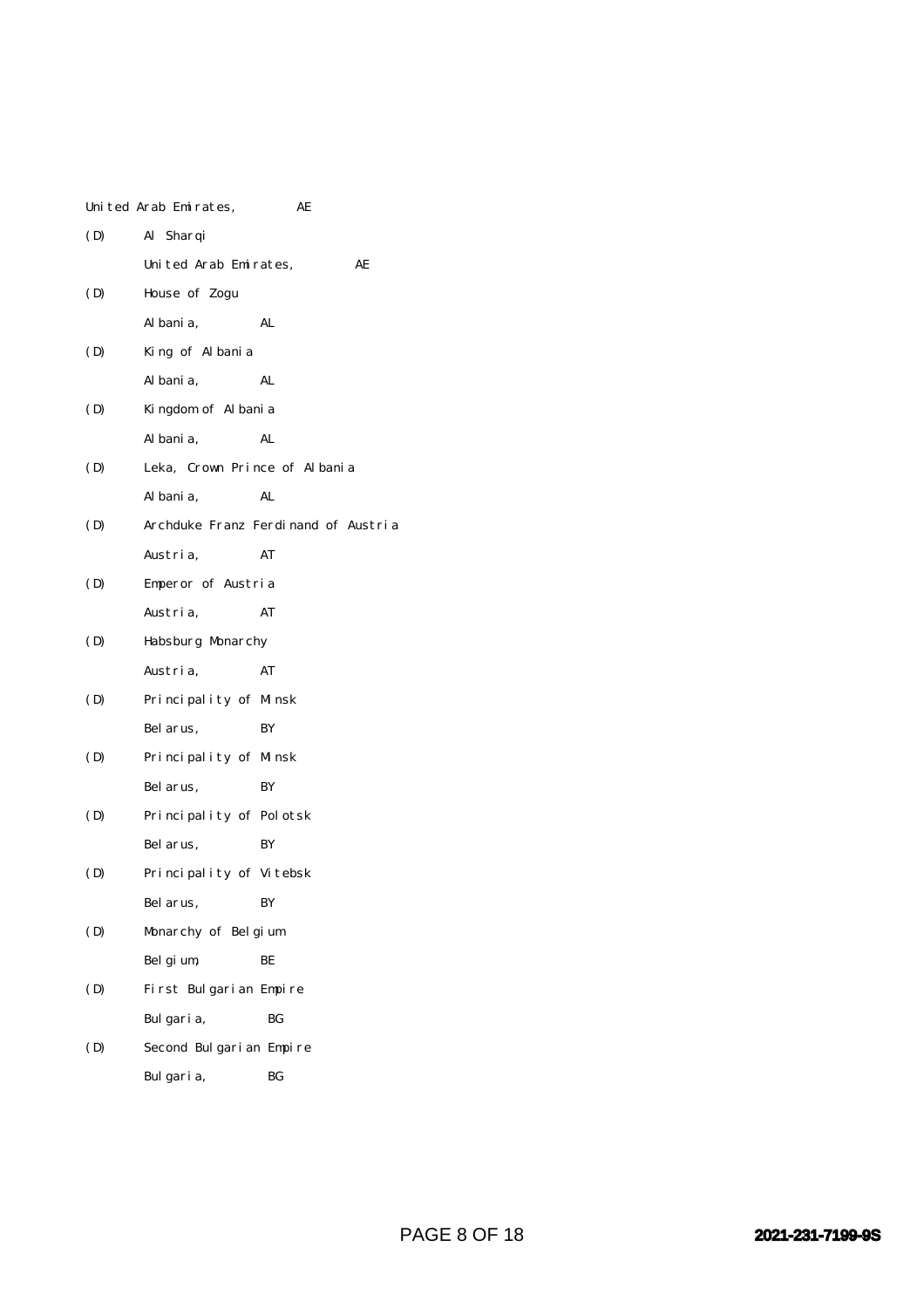| (D) | Kingdom of Bulgaria          |
|-----|------------------------------|
|     | Bulgaria,<br>ВG              |
| (D) | Bulgarian royal family       |
|     | Bulgaria,<br>BG              |
| (D) | Monarchy of Denmark          |
|     | Denmark,<br>DK               |
| (D) | Grand Duchy of Finland       |
|     | Fi nl and,<br>FI             |
| (D) | Kingdom of France            |
|     | France,<br>FR                |
| (D) | Bagrationi dynasty           |
|     | GE<br>Georgia,               |
| (D) | Kingdom of Georgia           |
|     | GE<br>Georgia,               |
| (D) | Wilhelm II, German Emperor   |
|     | DE<br>Germany,               |
| (D) | Kingdom of Hungary           |
|     | HU<br>Hungary,               |
| (D) | Kingdom of Italy             |
|     | IT<br>I tal y,               |
| (D) | House of Savoy               |
|     | ΙT<br>I tal y,               |
| (D) | Royal House of Liechtenstein |
|     | Li echtenstein,<br>LI        |
| (D) | Grand Duchy of Lithuania     |
|     | Li thuani a,<br>LT           |
| (D) | Kingdom of Lithuania         |
|     | Li thuani a,<br>LT           |
| (D) | Prince of Monaco             |
|     | MС<br>Monaco,                |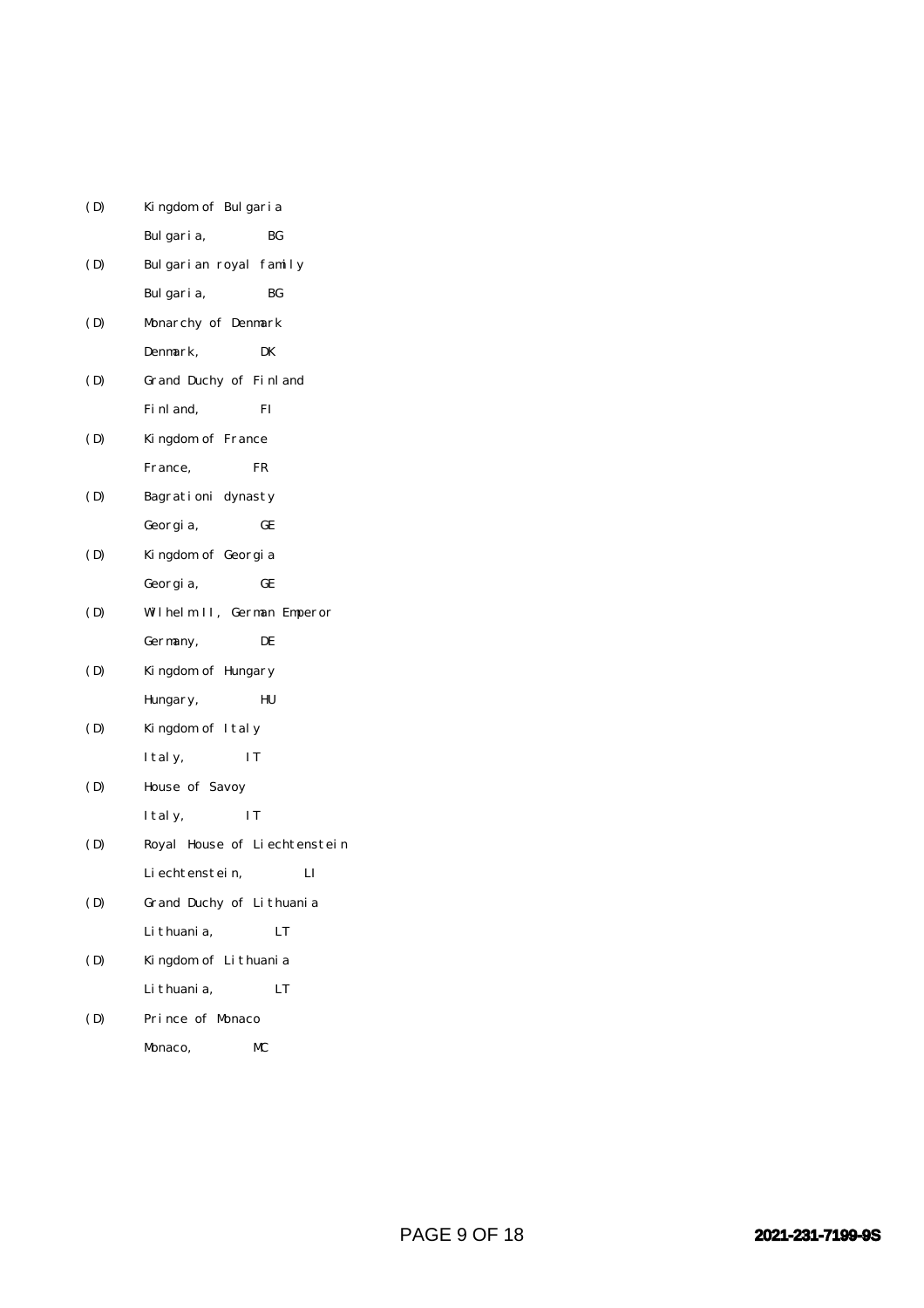(D) Promotion of the Monegasque Family

Monaco, MC

(D) Principality of Moldavia

Moldova, MD

(D) Monarchy of the Netherlands

Netherlands, NL

(D) House of Orange-Nassau

Netherlands, NL

(D) Monarchy of Norway

Norway, NO

(D) Grand-Duchy of Luxembourg

Luxembourg, LU

(D) Congress Poland

Poland, PL

(D) Kingdom of Poland (1385–1569)

Poland, PL

(D) House of Braganza

Portugal, PT

(D) Kingdom of Portugal

Portugal, PT

(D) Monarchy of the North

Portugal, PT

(D) Kingdom of Romania

Romania, RO

(D) Alexander II of Russia

Russia, RU

(D) Alexander III of Russia

Russia, RU

(D) Catherine the Great

Russia, RU

(D) House of Romanov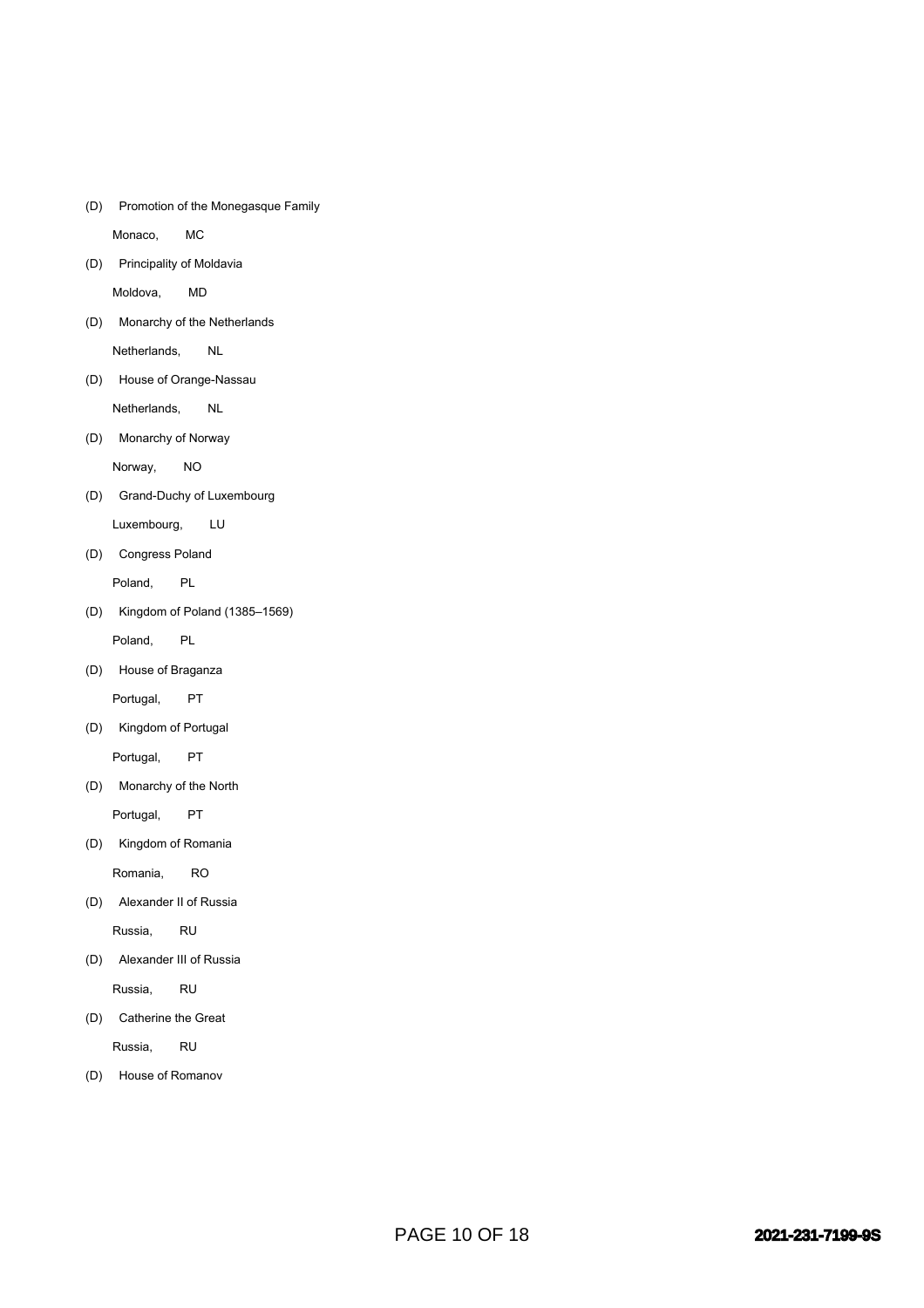Russia, RU

(D) Ivan the Terrible

Russia, RU

(D) Nicholas II of Russia

Russia, RU

(D) Peter the Great

Russia, RU

(D) Russian Empire

Russia, RU

(D) Tsardom of Russia

Russia, RU

(D) Alexander, Crown Prince of Yugoslavia[ Serbia, RS

(D) Karadordevic dynasty

Serbia, RS

(D) Kingdom of Serbia

Serbia, RS

(D) Kingdom of Yugoslavia

Serbia, RS

(D) Kingdom of Yugoslavia

Serbia, RS

(D) Ottoman Dynasty

Turkey, TR

(D) Kievan Rus

Ukraine, UA

(D) Kingdom of Galicia–Volhynia

Ukraine, UA

(D) Cossack Hetmanate

Ukraine, UA

(D) House of Windsor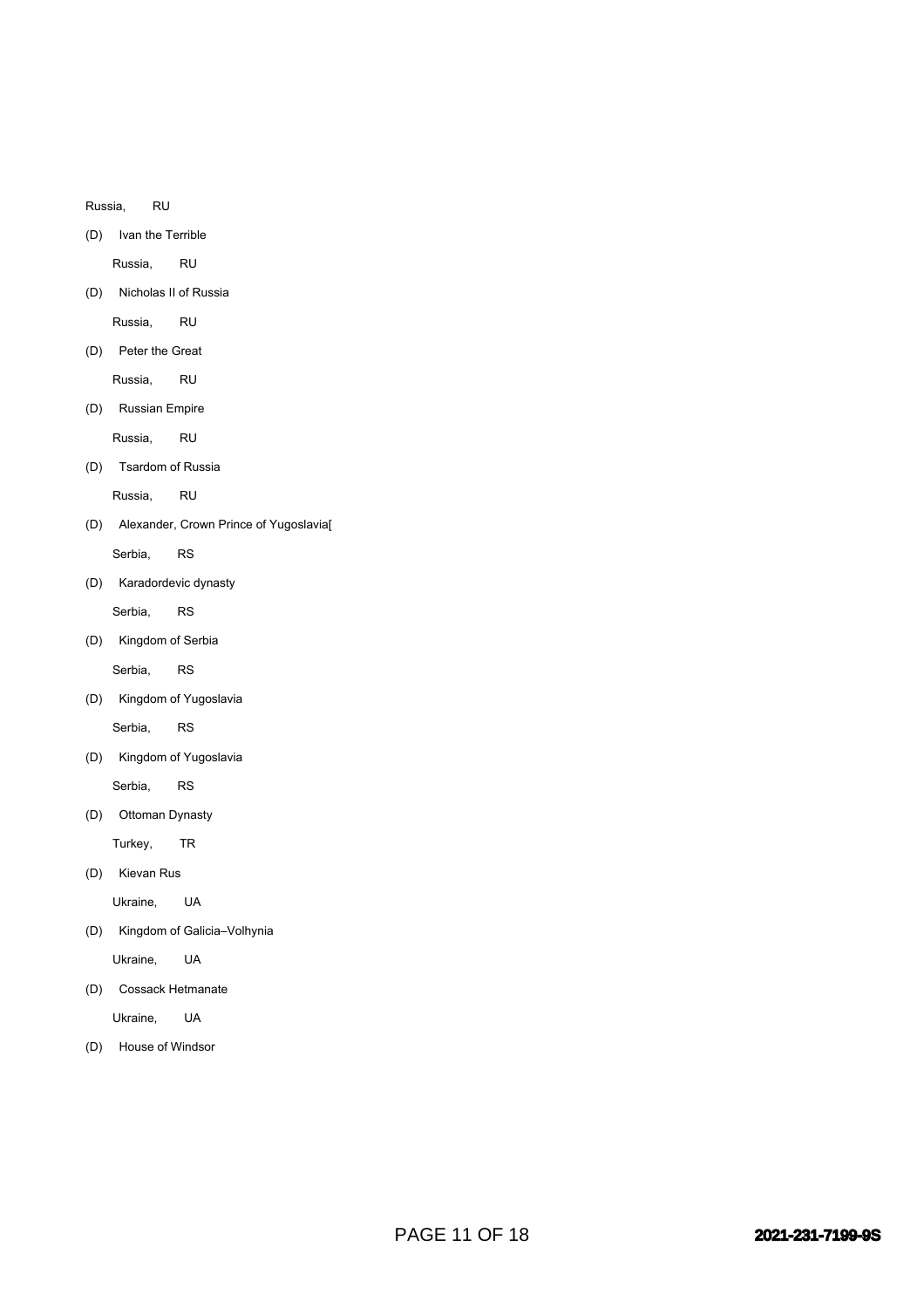|     | United Kingdom,                | GB |    |
|-----|--------------------------------|----|----|
| (D) | Monarchy of the United Kingdom |    |    |
|     | United Kingdom,                |    | GB |
| (D) | House of Lancaster             |    |    |
|     | Engl and,                      | GB |    |
| (D) | House of Plantagenet           |    |    |
|     | Engl and,                      | GB |    |
| (D) | House of York                  |    |    |
|     | Engl and,                      | GB |    |
| (D) | House of Windsor               |    |    |
|     | Engl and,                      | GB |    |
| (D) | House of Tudor                 |    |    |
|     | Engl and,                      | GB |    |
| (D) | Kingdom of Engl and            |    |    |
|     | Engl and,                      | GB |    |
| (D) | Tudor dynasty                  |    |    |
|     | Engl and,                      | GB |    |
| (D) | Guardian of Scotland           |    |    |
|     | Scotland,                      | SН |    |
| (D) | House of Stuart                |    |    |
|     | Scotl and,                     | SН |    |
| (D) | Kingdom of Alba                |    |    |
|     | Scotland,                      | SН |    |
| (D) | Kingdom of Scotland            |    |    |
|     | Scotl and,                     | SН |    |
| (D) | King of Wales                  |    |    |
|     | Wales,                         | SН |    |
| (D) | Principality of Wales          |    |    |
|     | Wales,                         | SН |    |
| (D) | Prince of Wales                |    |    |
|     | Wales,                         | SН |    |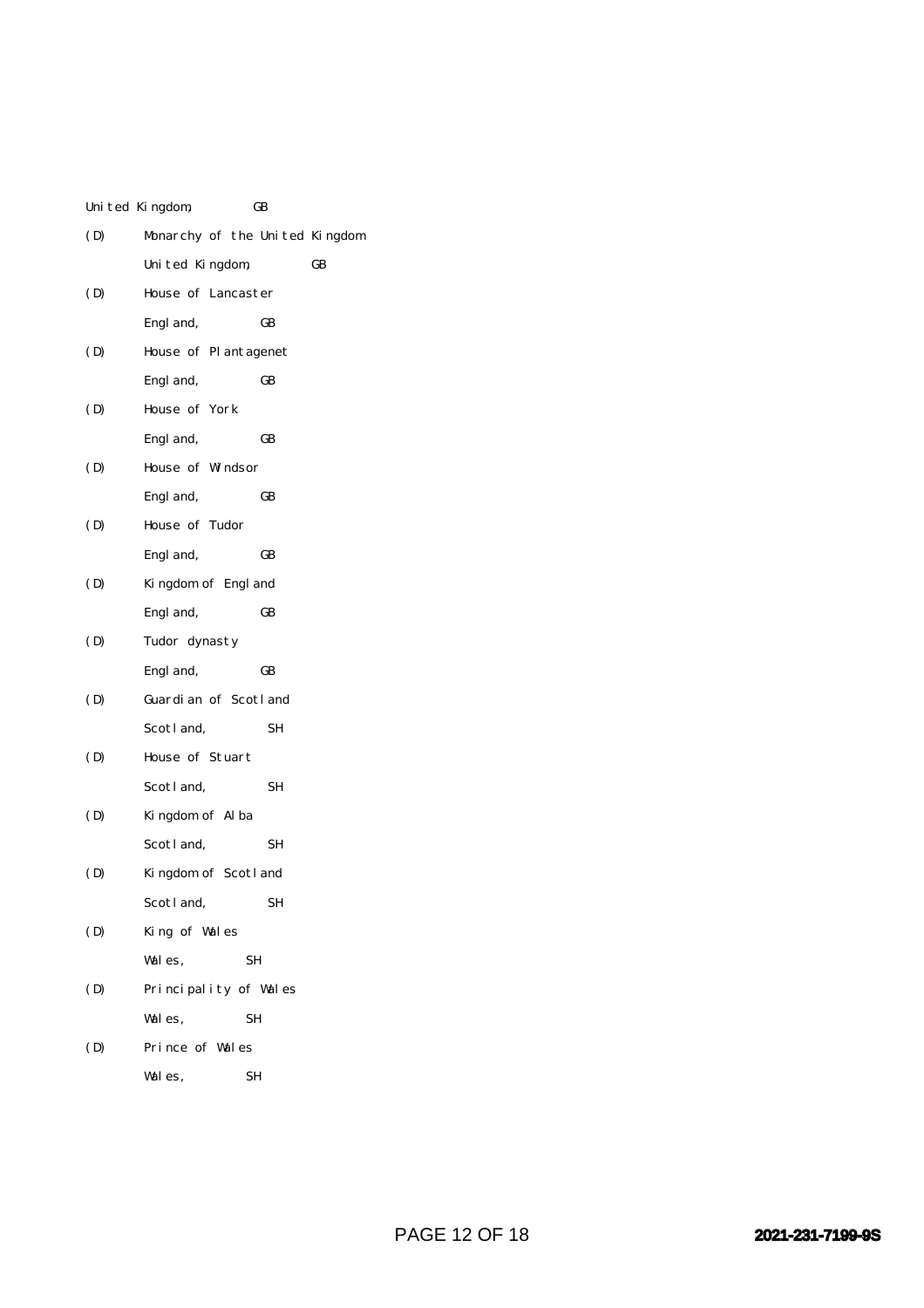| (D) | Royal House of Spain      |    |
|-----|---------------------------|----|
|     | ES<br>Spain,              |    |
| (D) | Emirate of Córdoba        |    |
|     | Andorra,                  | AD |
| (D) | Emirate of Granada        |    |
|     | Andorra,                  | AD |
| (D) | Crown of Aragon           |    |
|     | Argentina,                | AR |
| (D) | Kingdom of Aragon         |    |
|     | Argentina,                | AR |
| (D) | Kingdom of Asturias       |    |
|     | Asturi as,                | AR |
| (D) | Prince of Asturias        |    |
|     | Asturi as,                | AR |
| (D) | Count of Barcel ona       |    |
|     | Catal oni a,              | ES |
| (D) | County of Barcelona       |    |
|     | Catal oni a,              | ES |
| (D) | House of Barcel ona       |    |
|     | Catal oni a,              | ES |
| (D) | Principality of Catalonia |    |
|     | Catal oni a,              | ES |
| (D) | Crown of Castile          |    |
|     | Castile,                  | KН |
| (D) | Kingdom of Castile        |    |
|     | Castile,                  | KH |
| (D) | Kingdom of Galicia        |    |
|     | Galicia,                  | GA |
| (D) | Kingdom of León           |    |
|     | León,<br>LA               |    |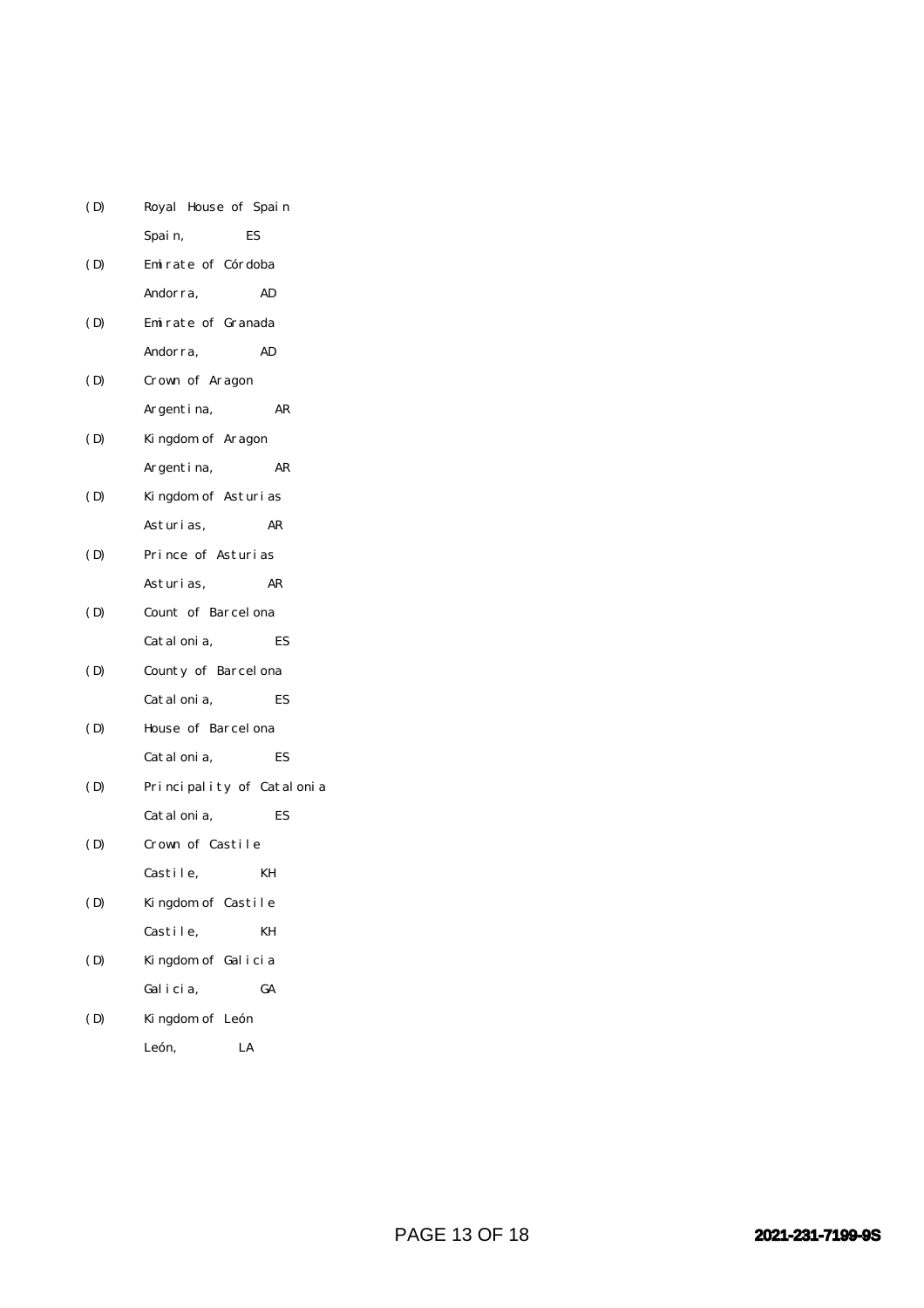| (D) | Kingdom of Majorca                                  |
|-----|-----------------------------------------------------|
|     | Majorca,<br>MO                                      |
| (D) | Duchy of Cantabria                                  |
|     | Cantabria,<br>CU                                    |
| (D) | Taifa of Murcia                                     |
|     | M <sub>0</sub><br>Murcia,                           |
| (D) | Kingdom of Navarre                                  |
|     | Navarre,<br>NA                                      |
| (D) | Monarchy of Antigua and Barbuda                     |
|     | Antigua and Barbuda,<br>AG                          |
| (D) | Monarchy of the Bahamas                             |
|     | Bahamas,<br>BS                                      |
| (D) | Monarchy of Barbados                                |
|     | Barbados,<br>BB                                     |
| (D) | Monarchy of Belize                                  |
|     | Bel i ze,<br>BZ.                                    |
| (D) | House of Braganza                                   |
|     | Brazil,<br>BR                                       |
| (D) | House of Orléans-Braganza                           |
|     | Brazil,<br>BR                                       |
| (D) | Brazilian Imperial Family                           |
|     | Brazil,<br>BR                                       |
| (D) | United Kingdom of Portugal, Brazil and the Algarves |
|     | Brazil,<br>BR                                       |
| (D) | Kingdom of Brazil                                   |
|     | Brazil,<br>BR                                       |
| (D) | Empire of Brazil                                    |
|     | Brazil,<br>BR                                       |
| (D) | Monarquia Brasileira Isabel I of Brazil             |
|     | Brazil,<br>BR                                       |
| (D) | Monarchist League of Canada                         |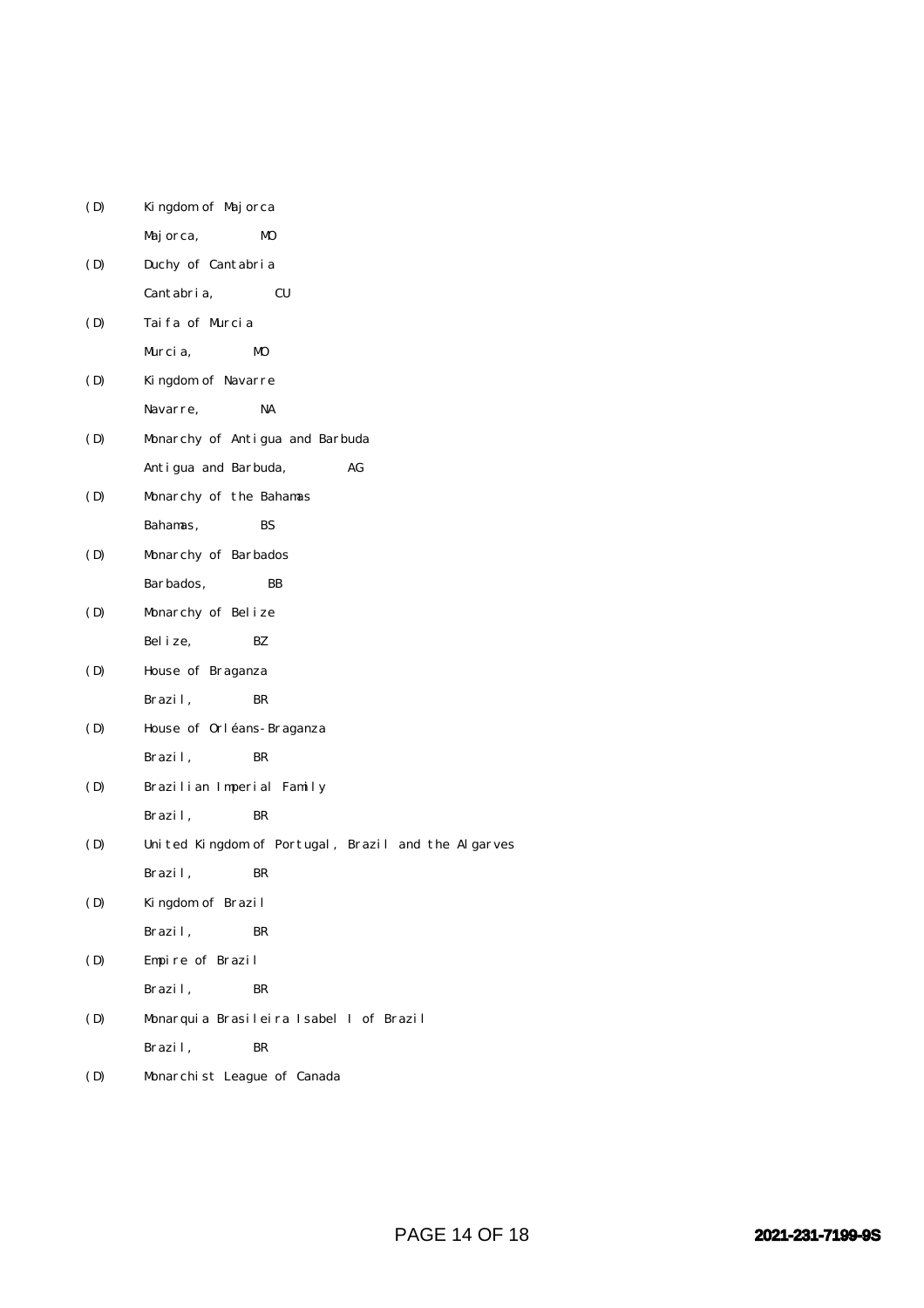| Canada, BC | <b>CAN</b>                 |            |
|------------|----------------------------|------------|
| (D)        | United Empire Loyalist     |            |
|            | Canada, BC                 | <b>CAN</b> |
| (D)        | Monarchy of Grenada        |            |
|            | Grenada,                   | GD         |
| (D)        | Emperor Jacques I of Haiti |            |
|            | Haiti,                     | HТ         |
| (D)        | Kingdom of Haiti           |            |
|            | Haiti,                     | HT         |
| (D)        | First Empire of Haiti      |            |
|            | Haiti,                     | HТ         |
| (D)        | Second Empire of Haiti     |            |
|            | Haiti,                     | HТ         |
| (D)        | Monarchy of Jamaica        |            |
|            | Jamaica,                   | JМ         |
| (D)        | Aztec Empire               |            |
|            | Mexico,                    | MX         |
| (D)        | Emperor of Mexico          |            |
|            | Mexico,                    | MX         |
| (D)        | First Mexican Empire       |            |
|            | Mexico,                    | MX         |
| (D)        | Second Mexican Empire      |            |
|            | Mexico,                    | MX         |
| (D)        | House of Iturbide          |            |
|            | Mexico,                    | MX         |
| (D)        | Habsburg-Lorraine          |            |
|            | Mexico,                    | MX         |
| (D)        | Inca Empire                |            |
|            | Peru,                      | PE         |
|            |                            |            |

(D) Kingdom of Cusco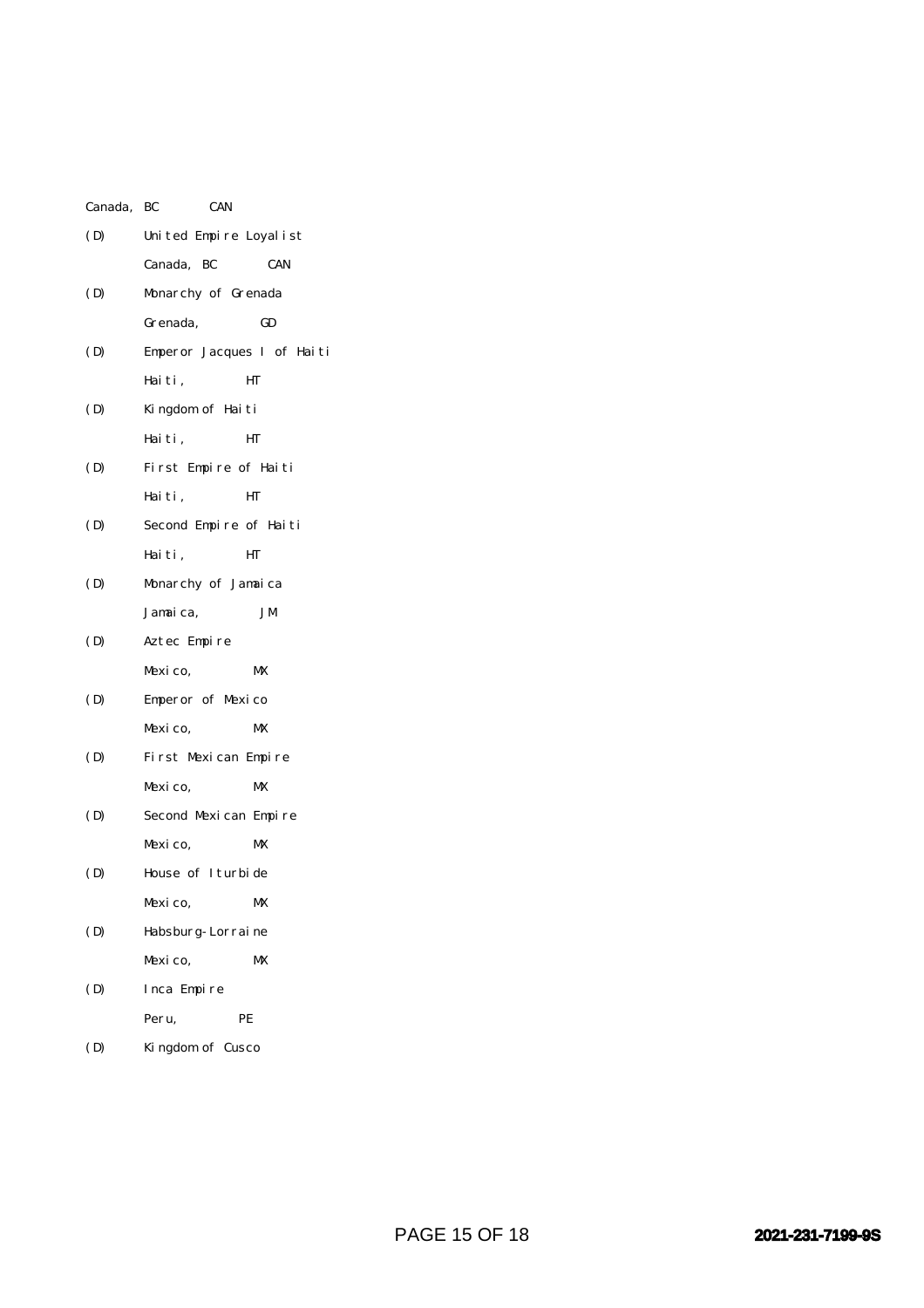| Peru, | PE                                           |  |  |  |  |
|-------|----------------------------------------------|--|--|--|--|
| (D)   | Monarchy of Saint Kitts and Nevis            |  |  |  |  |
|       | Saint Kitts and Nevis,<br>KN                 |  |  |  |  |
| (D)   | Monarchy of Saint Lucia                      |  |  |  |  |
|       | Saint Lucia,<br>LC                           |  |  |  |  |
| (D)   | Monarchy of Saint Vincent and the Grenadines |  |  |  |  |
|       | Saint Vincent and the Grenadin,<br>VC        |  |  |  |  |
| (D)   | Fighting Loyalists (American Revolution)     |  |  |  |  |
|       | United States, WA<br>USA                     |  |  |  |  |
| (D)   | Loyalist (American Revolution)               |  |  |  |  |
|       | United States, WA<br><b>USA</b>              |  |  |  |  |
| (D)   | Australians for Constitutional Monarchy      |  |  |  |  |
|       | Australia,<br>AU                             |  |  |  |  |
| (D)   | Monarchy of Australia                        |  |  |  |  |
|       | Australia,<br>AU                             |  |  |  |  |
| (D)   | House of Kamehameha                          |  |  |  |  |
|       | Hawaii, HI<br><b>USA</b>                     |  |  |  |  |
| (D)   | Kingdom of Hawaii                            |  |  |  |  |
|       | Hawaii, HI<br>USA                            |  |  |  |  |
| (D)   | Monarchy of New Zeal and                     |  |  |  |  |
|       | New Zeal and,<br>NZ                          |  |  |  |  |
| (D)   | Monarchy of Papua New Guinea                 |  |  |  |  |
|       | PG<br>Papua New Guinea,                      |  |  |  |  |
| (D)   | Monarchy of the Solomon Islands              |  |  |  |  |
|       | Solomon Islands,<br>SВ                       |  |  |  |  |
| (D)   | Monarchy of Tuvalu                           |  |  |  |  |
|       | Tuvalu,<br>TV                                |  |  |  |  |
| (D)   | United States Congress                       |  |  |  |  |
|       | Washington DC, DC<br><b>USA</b>              |  |  |  |  |
| (D)   | Australian Government                        |  |  |  |  |
|       | Canberra,<br>AU                              |  |  |  |  |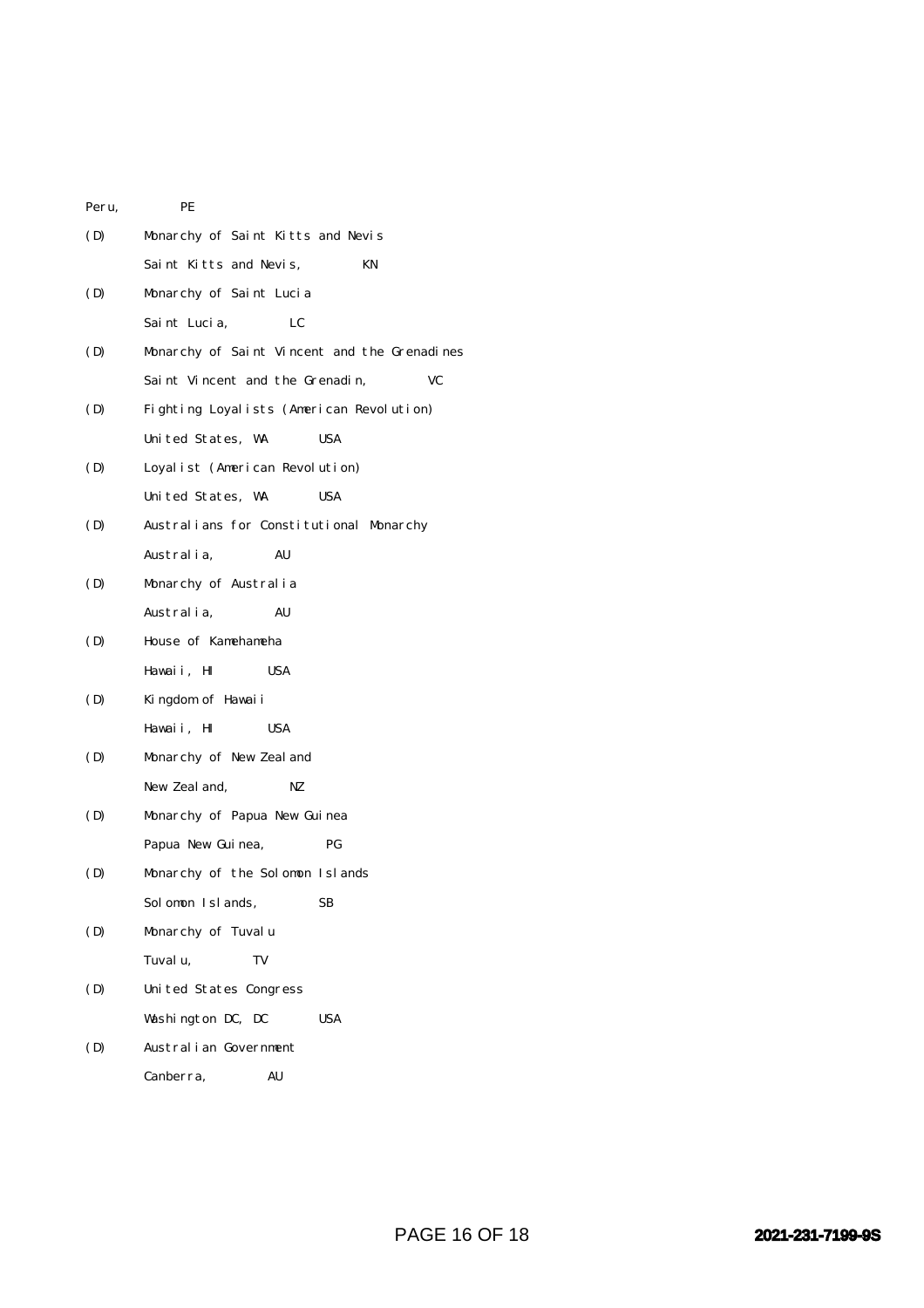| (S)                                                                                                                                                                                         | Rothschild, Mayer, Amschel<br>27a Playden Way<br>6061<br>AU<br>Bal ga,             |                                                                                       |         |                                   |  |  |
|---------------------------------------------------------------------------------------------------------------------------------------------------------------------------------------------|------------------------------------------------------------------------------------|---------------------------------------------------------------------------------------|---------|-----------------------------------|--|--|
| (S)                                                                                                                                                                                         | Al mighty, God,<br>27a Playden Way<br>6061<br>AU<br>Balga,                         |                                                                                       |         |                                   |  |  |
| (S)                                                                                                                                                                                         | Bush, George, Herbert Walker<br>27a Playden Way<br>AU<br>6061<br>Balga,            |                                                                                       |         |                                   |  |  |
| (S)                                                                                                                                                                                         | NASA. GOV<br>300 E St SW,<br><b>USA</b><br>Washington, DC, DC 20546                |                                                                                       |         |                                   |  |  |
| Assi gnor                                                                                                                                                                                   | Bush, George, Walker<br>P0 Box 259000<br>Dallas TX, TX 75225-9000                  | <b>USA</b>                                                                            |         |                                   |  |  |
| Assi gnor                                                                                                                                                                                   | Suite GC-21 300 E Street,<br>SW Washington DC WA, DC 20546                         | National Aeronautics and Space Administration (NASA)<br><b>USA</b>                    |         |                                   |  |  |
| History:<br>Type of Record                                                                                                                                                                  |                                                                                    | Date & Time Filed                                                                     | File#   | #PGS                              |  |  |
| Initial<br>Amendment                                                                                                                                                                        | (Add secured party)                                                                | $11/14/2017$ 2: 37:00 AM 2017-318-6392-0<br>$11/30/2020$ 8: 59: 00 PM 2020-335-5028-0 | $    -$ | $\omega$ is $\omega$ in<br>1<br>1 |  |  |
| Secured Party<br>Sten Nett, Sultan King, Robert, His Majesty; King, Dahomey; God Almighty, The Father, Jesus Chr<br>Father,<br>221 E. MICHIGAN AVENUE, P.O. BOX 215 Grass Lake MI 49240 USA |                                                                                    |                                                                                       |         |                                   |  |  |
| Authorizing Party<br>Rothschild aka God Almighty, Mayer Amschel                                                                                                                             |                                                                                    |                                                                                       |         |                                   |  |  |
| Amendment<br>11/30/2020 9:35:00 PM 2020-335-5030-3<br>1<br>(Add secured party)                                                                                                              |                                                                                    |                                                                                       |         |                                   |  |  |
| Secured Party<br>Sten Nett, Sultan King Robert, His Majesty, King Dahomey; Mayer Amschel Rothschild aka God Almi<br>221 E. MICHIGAN AVENUE, P.O. BOX 215 Grass Lake MI 49240 USA            |                                                                                    |                                                                                       |         |                                   |  |  |
|                                                                                                                                                                                             | Authorizing Party<br>Rothschild aka God Almighty, Mayer, Amschel, aka God Almighty |                                                                                       |         |                                   |  |  |
| 12/5/2020 11:09:00 PM 2020-340-6917-0<br>Amendment<br>-1<br>(Change secured party)                                                                                                          |                                                                                    |                                                                                       |         |                                   |  |  |
| Current Name<br>Rothschild, Mayer Amschel Other                                                                                                                                             |                                                                                    |                                                                                       |         |                                   |  |  |